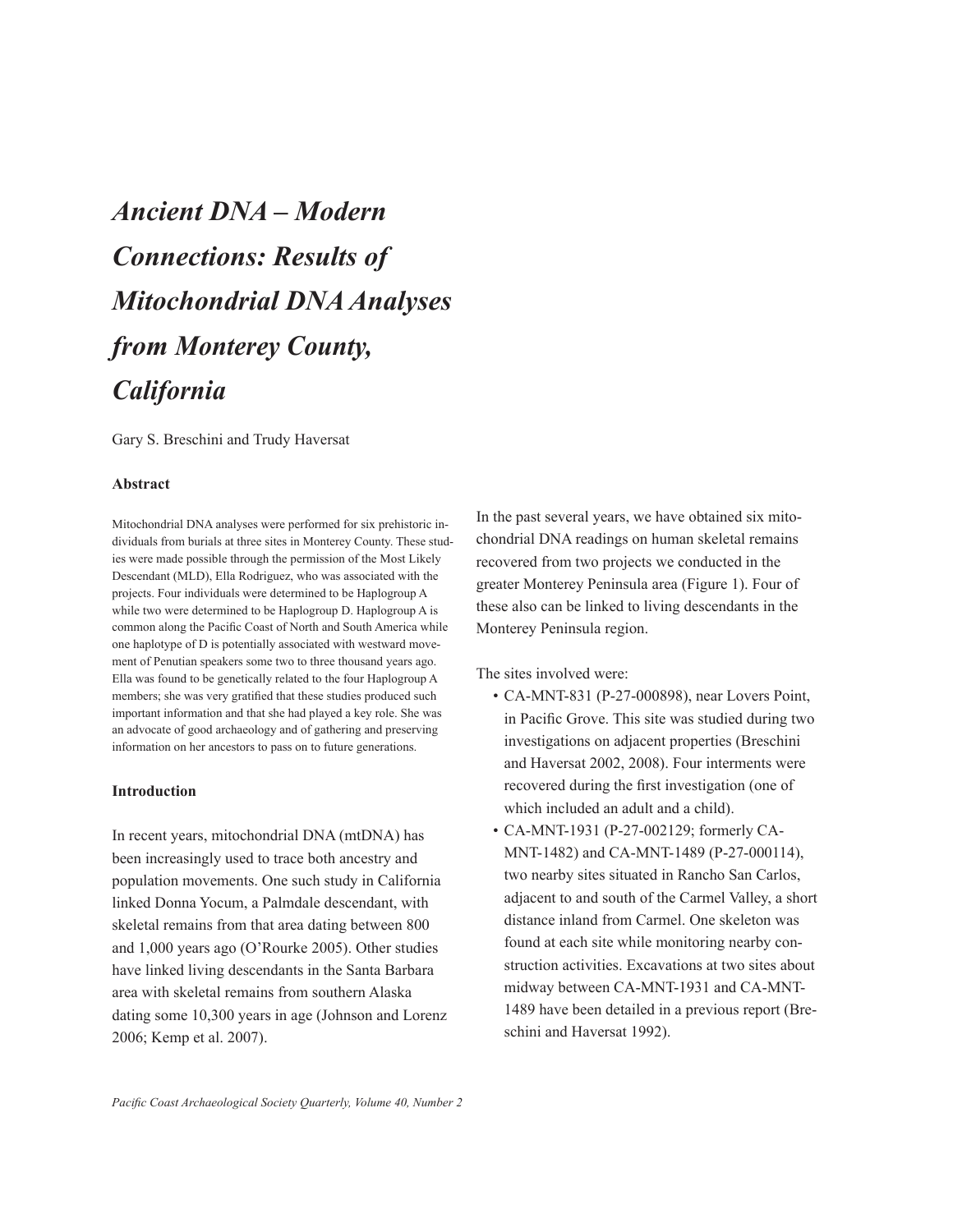These studies were made possible through the permission of the Most Likely Descendant (MLD), Ella Rodriguez (Figure 2), who was associated with the projects. The details of mitochondrial DNA processing and analysis have been published elsewhere (Breschini and Haversat 2008; Eshleman 2008), and so are omitted from this brief report.

These mitochondrial DNA results, the first on ancient DNA from the Monterey Peninsula area, have made a valuable contribution toward our understanding of the prehistory of the central California coast and appear to have implications for understanding both the early coastal migration and at least one subsequent migration.

## **Mitochrondrial DNA Results**

Of the five individuals (in four interments) from CA-MNT-831, mitochondrial DNA was recovered from

four individuals (Eshleman 2008). Mitochondrial DNA was also recovered from the two individuals at CA-MNT-1931 and CA-MNT-1489 (Jason Eshleman, personal communication 2000).

Haplogroup and haplotype determinations, known chronological position and, in the case of the CA-MNT-831 individuals, estimated percent of marine carbon in the diet show both similarities and differences (Table 1). The samples are compared to modern individuals including those from Johnson and Lorenz's samples for Haplogroups A and D and the detail of the variable nucleotide positions (np) between np 16051 and np 16363 that deviated from the Cambridge Reference Sequence (CRS) (Table 2 and 3). This follows the designations of Johnson and Lorenz (2006), from whom these basic tables were adapted. When compared with the CRS, four of the individuals were determined to be affiliated with Haplogroup A, while two were affiliated with Haplogroup D.

> Figure 1. The Monterey County coast showing locations of archaeological sites and ethnographic districts mentioned in the text.

*PCAS Quarterly*, 40 (2)

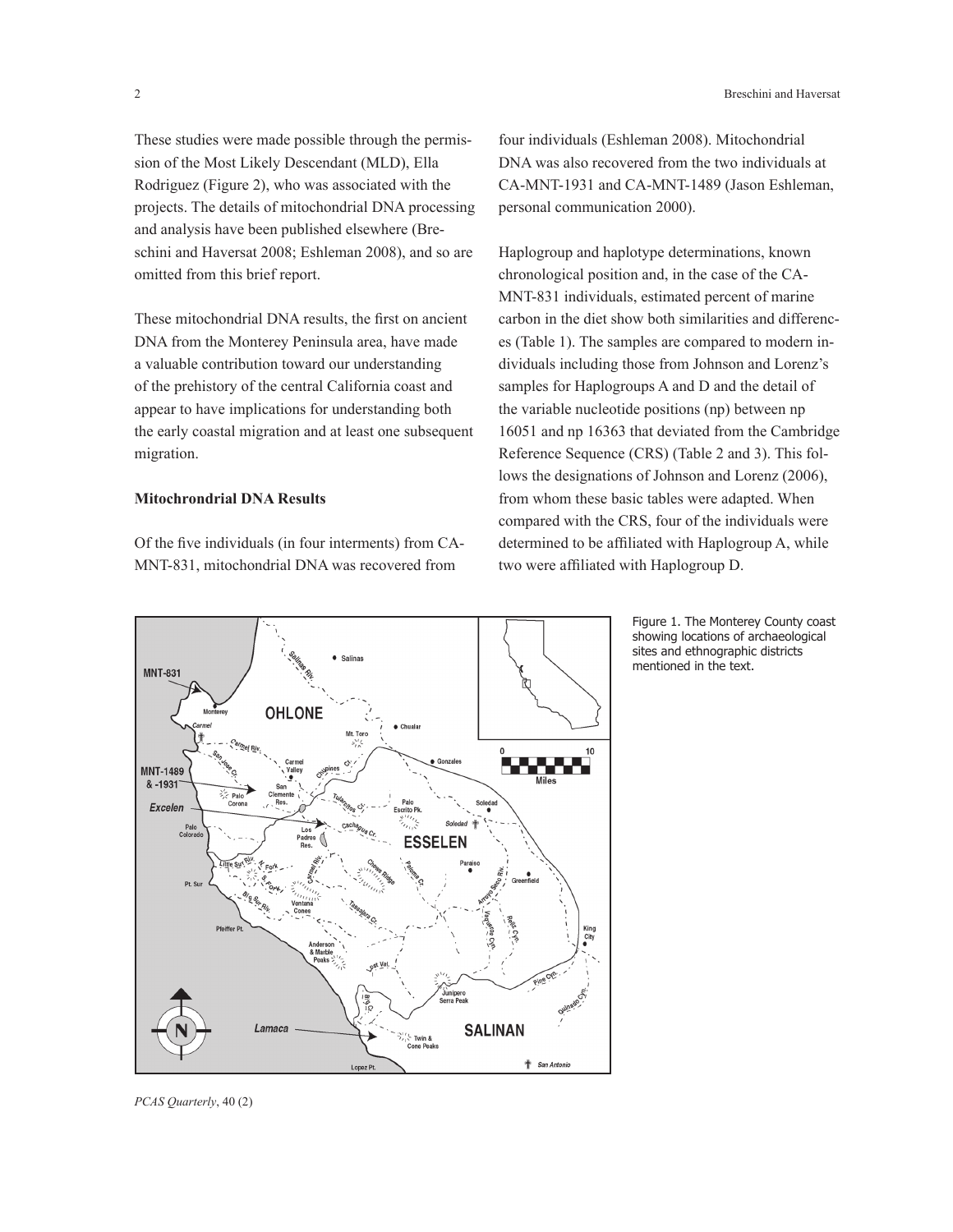

Table 1. Mitochondrial DNA determinations from the Monterey Peninsula area.

| <b>Site</b>        | Burial | Haplogroup | Haplotype*      | Age         | % Marine Carbon** |
|--------------------|--------|------------|-----------------|-------------|-------------------|
| CA-MNT-831         |        | А          | A <sub>01</sub> | Cal BP 5253 | 92.5              |
|                    | 2      | А          | A <sub>01</sub> | Cal BP 1868 | 80.0              |
|                    | 3      |            |                 | Cal BP 4810 | 82.0              |
|                    | 4a     | D          | D <sub>01</sub> | Cal BP 200  | 10.0              |
|                    | 4b     | D          | D <sub>01</sub> |             |                   |
| <b>CA-MNT-1489</b> |        | А          | A <sub>01</sub> | Late Period |                   |
| <b>CA-MNT-1931</b> |        | А          | A <sub>01</sub> | Late Period |                   |

\* Haplotypes after Johnson and Lorenz (2006), Tables 3 and 6.

\*\*Estimate based on stable isotopes (N15, C13).

Figure 2. Ella Rodriguez, 1932-2005.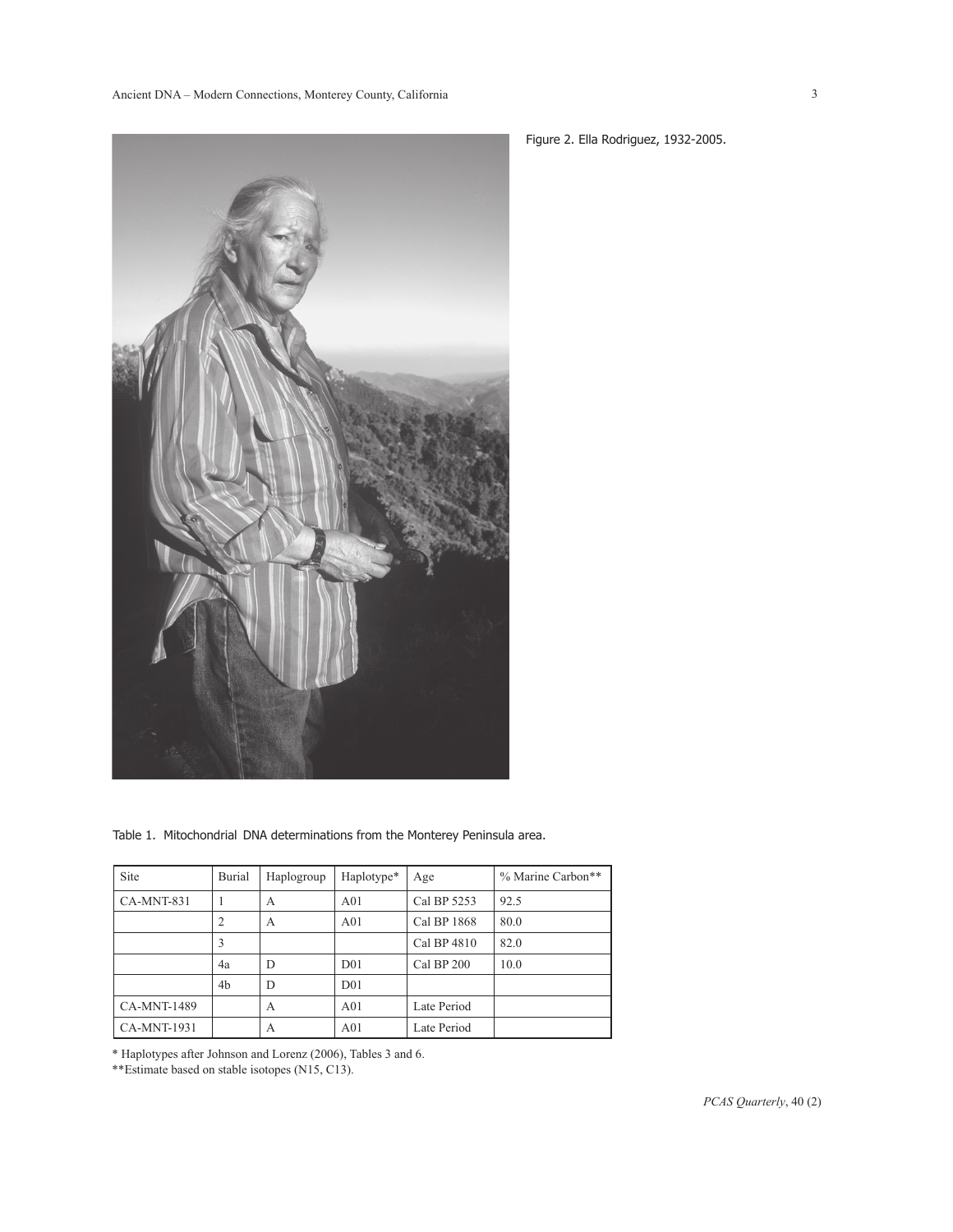| Sample                 | Ethnolinguistic<br>Group | Haplo-<br>group | 16093         | 16111          | 16129 | 16183          | 16189         | 16209          | 16221          | 16223          | 16257          | 16263 | 16278         | 16290          | 16301          | 16311          | 16319            | 16327          | 16362         |
|------------------------|--------------------------|-----------------|---------------|----------------|-------|----------------|---------------|----------------|----------------|----------------|----------------|-------|---------------|----------------|----------------|----------------|------------------|----------------|---------------|
| <b>CRS</b>             |                          |                 | T             | $\overline{C}$ | G     | $\overline{A}$ | T             | T              | $\overline{C}$ | $\overline{C}$ | $\overline{C}$ | T     | $\mathcal{C}$ | $\overline{C}$ | $\overline{C}$ | T              | G                | $\overline{C}$ | T             |
| CA-MNT-831 Burial 1    |                          | A01             |               | T              |       |                |               |                |                | T              |                |       |               | T              |                |                | $\mathbf{A}$     |                | $\mathcal{C}$ |
| CA-MNT-831 Burial 2    |                          | A01             |               | T              |       |                |               |                |                | T              |                |       |               | T              |                |                | $\mathbf{A}$     |                | $\mathcal{C}$ |
| <b>CA-MNT-1931</b>     | Rumsen                   | A01             |               | T              |       |                |               |                |                | T              |                |       |               | T              |                |                | $\mathbf{A}$     |                | $\mathcal{C}$ |
| <b>CA-MNT-1489</b>     | Rumsen                   | A01             |               | T              |       |                |               |                |                | T              |                |       |               | T              |                |                | $\mathbf{A}$     |                | $\mathcal{C}$ |
| JJ039 (Ella Rodriguez) | Esselen                  | A01             |               | T              |       |                |               |                |                | T              |                |       |               | T              |                |                | A                |                | $\mathbf C$   |
| JJ133                  | Salinan                  | A01             |               | T              |       |                |               |                |                | T              |                |       |               | T              |                |                | $\overline{A}$   |                | $\mathcal{C}$ |
| JJ135                  | Chumash                  | A02             | X             | T              |       |                |               |                |                | T              |                |       |               | T              |                | $\mathcal{C}$  | A                |                | $\mathcal{C}$ |
| JJ136                  | Chumash                  | A02             |               | T              |       |                |               |                |                | T              |                |       |               | T              |                | $\overline{C}$ | A                |                | $\mathbf C$   |
| JJ010                  | Chumash                  | A <sub>03</sub> | $\mathcal{C}$ | T              |       |                |               |                |                | T              |                |       |               | T              |                |                | $\overline{A}$   |                | $\mathcal{C}$ |
| JJ070                  | Chumash                  | A <sub>03</sub> | $\mathcal{C}$ | T              |       |                |               |                |                | T              |                |       |               | T              |                |                | $\mathbf{A}$     |                | $\mathcal{C}$ |
| JJ091                  | Chumash                  | A <sub>03</sub> | $\mathcal{C}$ | T              |       |                |               |                |                | T              |                |       |               | T              |                |                | $\mathbf{A}$     |                | $\mathcal{C}$ |
| JJ002                  | Chumash                  | A04             | $\mathcal{C}$ |                |       |                |               |                |                | T              |                |       |               | T              |                |                | $\mathbf{A}$     |                | $\mathcal{C}$ |
| JJ153                  | Chumash                  | A05             | $\mathbf C$   |                |       |                |               |                |                | T              |                |       |               | T              |                |                | $\boldsymbol{A}$ |                | $\mathbf C$   |
| JJ036                  | Salinan                  | A06             |               | T              |       |                |               |                |                | T              |                |       | T             | T              |                |                | $\mathbf{A}$     |                | $\mathcal{C}$ |
| JJ040                  | Chumash                  | A07             | $\mathbf C$   | T              |       |                |               |                | T              | T              |                |       |               | T              |                |                | $\mathbf{A}$     |                | $\mathcal{C}$ |
| JJ058                  | Yokuts                   | A08             |               | T              |       | $\mathcal{C}$  | $\mathcal{C}$ |                |                | T              |                |       |               | T              |                |                | $\mathbf{A}$     |                | $\mathbf C$   |
| JJ085                  | Chumash                  | A09             | $\mathcal{C}$ | T              | A     |                |               |                |                | T              |                |       |               | T              |                |                | A                |                | $\mathcal{C}$ |
| JJ168                  | Chumash                  | A10             |               | T              |       |                |               |                |                | T              | T              | A     |               | T              | T              |                | $\mathbf{A}$     |                | $\mathcal{C}$ |
| JJ221                  | Luiseno                  | A11             |               | T              |       |                |               |                |                | T              |                |       |               | T              |                |                | A                | T              | $\mathcal{C}$ |
| JJ253                  | Chumash                  | A12             | $\mathcal{C}$ |                |       |                |               |                |                | T              |                |       |               | T              |                |                | $\mathbf{A}$     |                | $\mathcal{C}$ |
| JJ123                  | Salinan/Yokuts           | A13             |               | T              |       |                |               | $\overline{C}$ |                | T              |                |       |               | T              |                |                | $\mathbf{A}$     |                | $\mathbf C$   |

Table 2. Haplogroup A as identified on the central coast.

Notes: The four specimens of ancient Haplogroup A obtained from our studies are shown at the top. Samples obtained by John Johnson from living descendants, including Ella Rodriguez, are prefixed by "JJ." Modified from Johnson and Lorenz (2006: Table 3).

#### **Discussion and Interpretations**

Eshleman (2002:32) and Lorenz and Smith (1996) have stated that Haplogroup A was the most common haplogroup in North America. In Eshleman's sample, Haplogroup A was found most commonly along the west coast, among the Bella Coola, Chumash, Haida, and Nuu-Chah-Nulth (Nootka). He notes the presence of Haplogroup A for the one Esselen sample, and, based on Lorenz and Smith (1996), among the Salinan.

More recently Johnson and Lorenz (2006:47) noted the presence of Haplogroup A among 17 individuals of Esselen, Salinan, Chumash, and Yokuts ancestry (the one Esselen is the same individual cited by Eshleman, above.) Within Haplogroup A there are a series of subdivisions, or haplotypes. Johnson and Lorenz (2006:46) identify 13, and note that haplotype A01 is the principal founding haplotype for Haplogroup A in the Americas.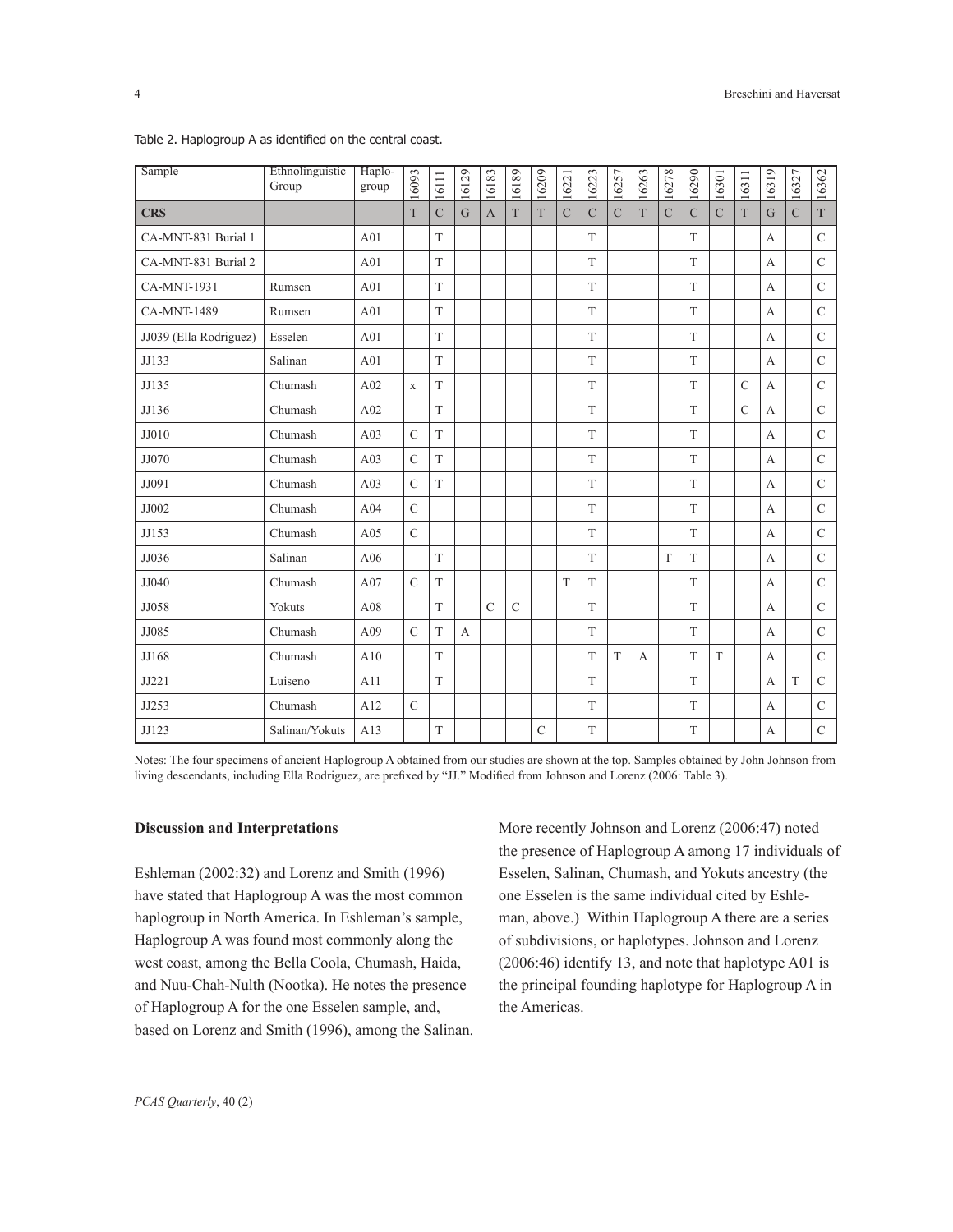| Sample               | Ethnolinguistic<br>Group | Haplogroup      | 16129          | 16142          | 16179       | 16223         | 16241       | 16261          | 16291          | 16301          | 16304       | 16319          | 16325          | 16342         | 16362          |
|----------------------|--------------------------|-----------------|----------------|----------------|-------------|---------------|-------------|----------------|----------------|----------------|-------------|----------------|----------------|---------------|----------------|
| <b>CRS</b>           |                          |                 | $\overline{G}$ | $\overline{C}$ | $\mathbf C$ | $\mathbf C$   | $\mathbf A$ | $\overline{C}$ | $\overline{C}$ | $\overline{C}$ | $\bar{T}$   | $\overline{G}$ | $\bar{T}$      | $\bar{T}$     | $\bar{\rm T}$  |
| CA-MNT-831 Burial 4a | Rumsen                   | D <sub>01</sub> |                |                |             | $\mathbf T$   |             |                |                |                |             |                | $\mathcal{C}$  |               | $\mathbf C$    |
| CA-MNT-831 Burial 4b | Rumsen                   | D <sub>01</sub> |                |                |             | $\mathcal T$  |             |                |                |                |             |                | $\overline{C}$ |               | $\overline{C}$ |
| JJ006                | Yokuts                   | D <sub>01</sub> |                |                |             | $\mathbf T$   |             |                |                |                |             |                | $\mathcal{C}$  |               | $\mathbf C$    |
| JJ025                | Yokuts                   | D <sub>01</sub> |                |                |             | $\mathcal T$  |             |                |                |                |             |                | $\overline{C}$ |               | $\mathsf{C}$   |
| JJ043                | Yokuts                   | D <sub>01</sub> |                |                |             | $\mathbf T$   |             |                |                |                |             |                | $\mathcal{C}$  |               | $\mathsf{C}$   |
| JJ047                | Yokuts                   | D <sub>01</sub> |                |                |             | $\mathcal T$  |             |                |                |                |             |                | $\mathcal{C}$  |               | $\mathsf{C}$   |
| JJ054                | Yokuts                   | D <sub>01</sub> |                |                |             | $\mathbf T$   |             |                |                |                |             |                | $\mathcal{C}$  |               | $\mathbf C$    |
| JJ060                | Tubatulabal              | D <sub>01</sub> |                |                |             | $\mathbf T$   |             |                |                |                |             |                | $\overline{C}$ |               | $\mathbf C$    |
| JJ098                | Chumash                  | D <sub>01</sub> |                |                |             | $\mathcal T$  |             |                |                |                |             |                | $\mathcal{C}$  |               | $\mathsf C$    |
| JJ196                | Chumash?                 | D <sub>01</sub> |                |                |             | $\mathbf T$   |             |                |                |                |             |                | $\mathbf C$    |               | $\mathbf C$    |
| JJ280                | Mono                     | D <sub>01</sub> |                |                |             | $\mathcal T$  |             |                |                |                |             |                | $\overline{C}$ |               | $\mathsf{C}$   |
| JJ363                | Gabrielino               | D <sub>01</sub> |                |                |             | $\mathbf T$   |             |                |                |                |             |                | $\mathbf C$    |               | $\mathbf C$    |
| JJ059                | Miwok                    | D02             | A              |                |             | $\mathbf T$   |             |                |                |                |             |                | $\overline{C}$ |               | $\mathsf{C}$   |
| JJ163                | Unidentified             | D <sub>02</sub> | $\mathbf{A}$   |                |             | $\mathcal T$  |             |                |                |                |             |                | $\mathcal{C}$  |               | $\mathsf{C}$   |
| JJ017                | Kitanemuk                | D <sub>03</sub> |                |                |             | $\mathcal T$  |             |                |                |                | $\mathbf C$ |                | $\overline{C}$ |               | $\overline{C}$ |
| JJ048                | Kawaiisu                 | D03             |                |                |             | $\mathcal T$  |             |                |                |                | $\cal C$    |                | $\overline{C}$ |               | $\mathsf{C}$   |
| JJ001                | Chumash                  | D04             |                |                |             | $\rm T$       | ${\rm G}$   |                |                | $\mathbf T$    |             |                |                | $\mathcal{C}$ | $\mathbf C$    |
| JJ067                | Chumash                  | D04             |                |                |             | T             | ${\rm G}$   |                |                | T              |             |                |                | $\mathcal{C}$ | $\mathbf C$    |
| JJ076                | Chumash?                 | D <sub>04</sub> |                |                |             | $\rm T$       | ${\rm G}$   |                |                | $\bar{\rm T}$  |             |                |                | $\mathbf C$   | $\mathbf C$    |
| JJ165                | Chumash                  | D04             |                |                |             | T             | $\mathbf G$ |                |                | $\mathcal T$   |             |                |                | $\mathcal{C}$ | $\mathbf C$    |
| JJ050                | Cahuilla                 | D <sub>05</sub> |                |                |             | T             |             |                |                |                |             | A              | $\mathcal{C}$  |               | $\mathsf{C}$   |
| JJ075                | Costanoan                | D <sub>06</sub> |                | $\mathbf T$    |             | $\mathbf T$   |             |                |                |                |             |                | $\mathcal{C}$  |               | $\mathbf C$    |
| JJ093                | Chumash                  | D07             |                |                |             | T             |             | T              | $\mathbf T$    |                |             |                | $\mathcal{C}$  |               | $\mathsf C$    |
| JJ145                | Vanyume                  | D08             |                |                |             | $\mathbf T$   |             |                |                |                |             |                | $\mathbf C$    |               | $\mathsf{C}$   |
| JJ155                | Yokuts                   | D <sub>09</sub> |                |                | $\mathbf T$ | $\rm T$       |             |                |                |                |             |                | $\mathcal{C}$  |               | $\mathbf C$    |
| JJ416                | Salinan                  | D10             |                |                |             | $\bar{\rm T}$ |             |                | $\mathbf T$    |                |             |                | $\overline{C}$ |               | $\overline{C}$ |

Table 3. Haplogroup D as identified on the central coast.

Notes: The two specimens of ancient haplogroup D from CA-MNT-831 are shown at the top. Samples obtained by John Johnson from living descendants are prefixed by "JJ." Modified from Johnson and Lorenz (2006: Table 6).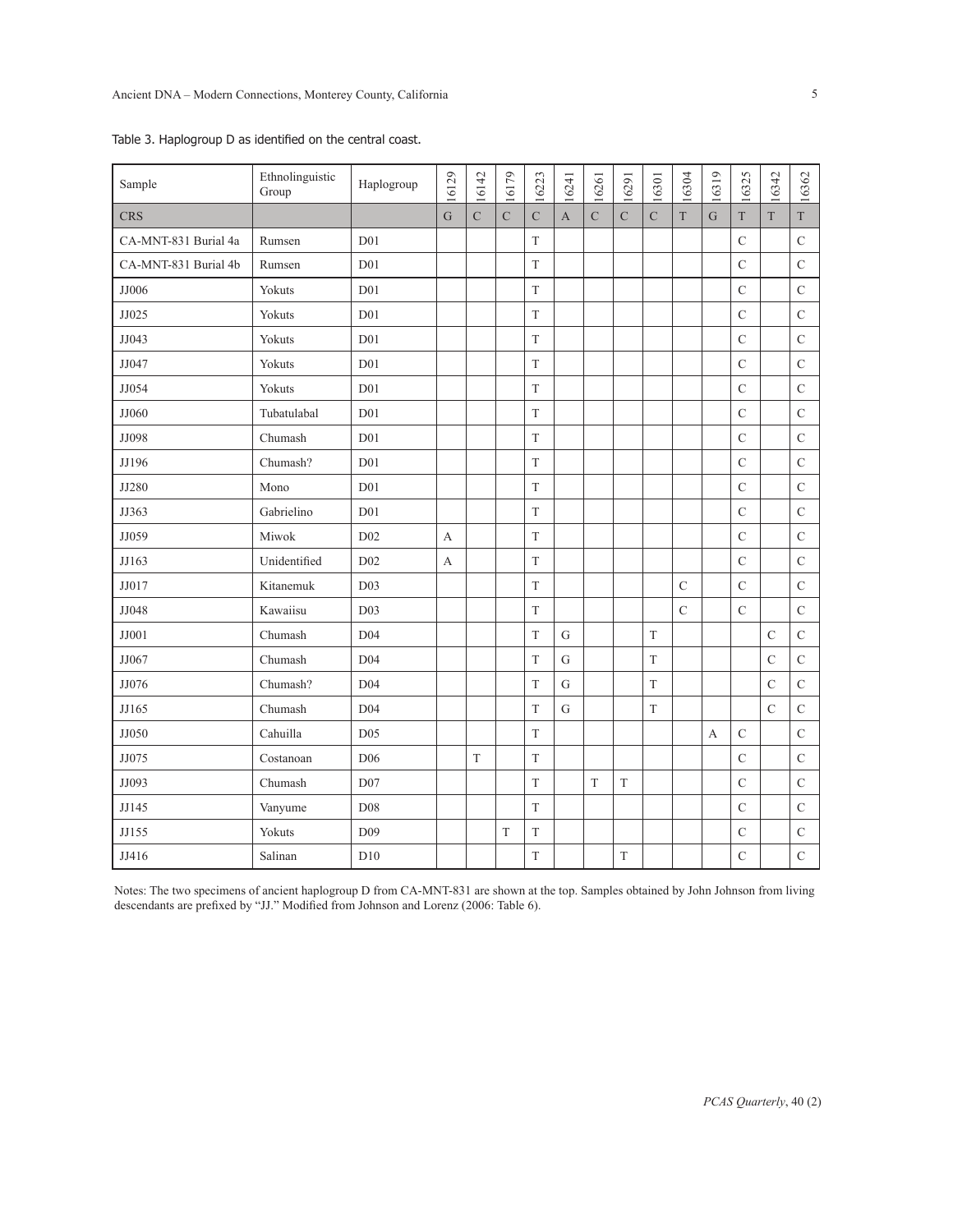Likewise Haplogroup D was represented by 10 haplotypes, with haplotypes D01 and D04 representing founding haplotypes for the Americas (Johnson and Lorenz 2006; Kemp et al. 2007). The latter haplotype is also referred to as D4h3 (Tamm et al. 2007). The D04 haplotype appears associated with an early coastal migration, as individuals of this haplotype are found from California to the tip of South America. The D01 haplotype was most likely associated with overland migrations, and exhibits distant genetic relationships to Penutian groups in the Columbia Plateau region, as well as groups elsewhere in North America (Eshleman and Smith 2007:293).

Our samples provide four additional examples of Haplogroup A01 and two of Haplogroup D01. This brings the total number of haplotype A01 samples to six. All six of these samples are associated with Monterey County and are either from coastal sites or from individuals whose ancestry is traced to villages in reasonable proximity to the coast (Figure 1). This is consistent with Eshleman's sample, which found Haplogroup A associated primarily with the Pacific Coast.

The presence of the two Haplogroup D01 samples is consistent with the Utian expansion, a westward movement of Penutian speakers some two to three thousand years ago.

The age distribution of the samples also was consistent with the idea that Haplogroup A01 was spread along the coast by an early coastal migration, while Haplogroup D01 was a spread by a subsequent migration from inland.

We were told when we received the initial data several years ago that our oldest Haplogroup A sample, radiocarbon dated to about 5,250 B.P., was the oldest example of that haplogroup in western North America, if not the New World. This information was confirmed by statements in Eshleman et al. (2003:13). However, recent findings of Haplogroup A in ca. 14,300 year old coprolites at Paisley Cave in southern Oregon have far surpassed the age of our oldest sample (Gilbert et al. 2008).

But the age of the Haplogroup A01 sample was not the biggest surprise from this research. The real surprise came from our Most Likely Descendant, Ella Rodriguez (Figure 2), with whom we worked for 28 years and who permitted us to analyze these six samples of human bone.

Some years ago, Ella contributed a sample of her own DNA to John Johnson's ongoing studies, and the results were included in Johnson and Lorenz's (2006) paper as sample JJ039. She was the one Esselen sample noted in their work and in Eshleman's (2002) dissertation. Ella was found to have haplotype A01.

When the results of our studies came back, the oldest dated individual, radiocarbon dated to about 5,250 B.P., also had haplotype A01, as did three other more recent individuals (Table 1). This finding established a direct lineage tie for Ella dating back over 5,200 years, making her one of the best-documented Native Americans in California! Given that this burial was female, this ancient individual could even have been one of Ella's direct ancestors.

In addition to radiocarbon and mitochondrial DNA, we obtained stable isotope readings from the CA-MNT-831 burials. These suggested that for the 5,250 year old individual, marine resources made up over 90 percent of the diet, and that much of this probably came from pinnipeds.

This research also documents the persistence of haplotype A01 for over 5,200 years in the coastal areas of Monterey County. Given the coastal distribution documented by Eshleman (2002), it is likely that this haplogroup is one that spread initially through coastal migration, and it is entirely possible that it persisted for 10,000 or more years along the central coast. We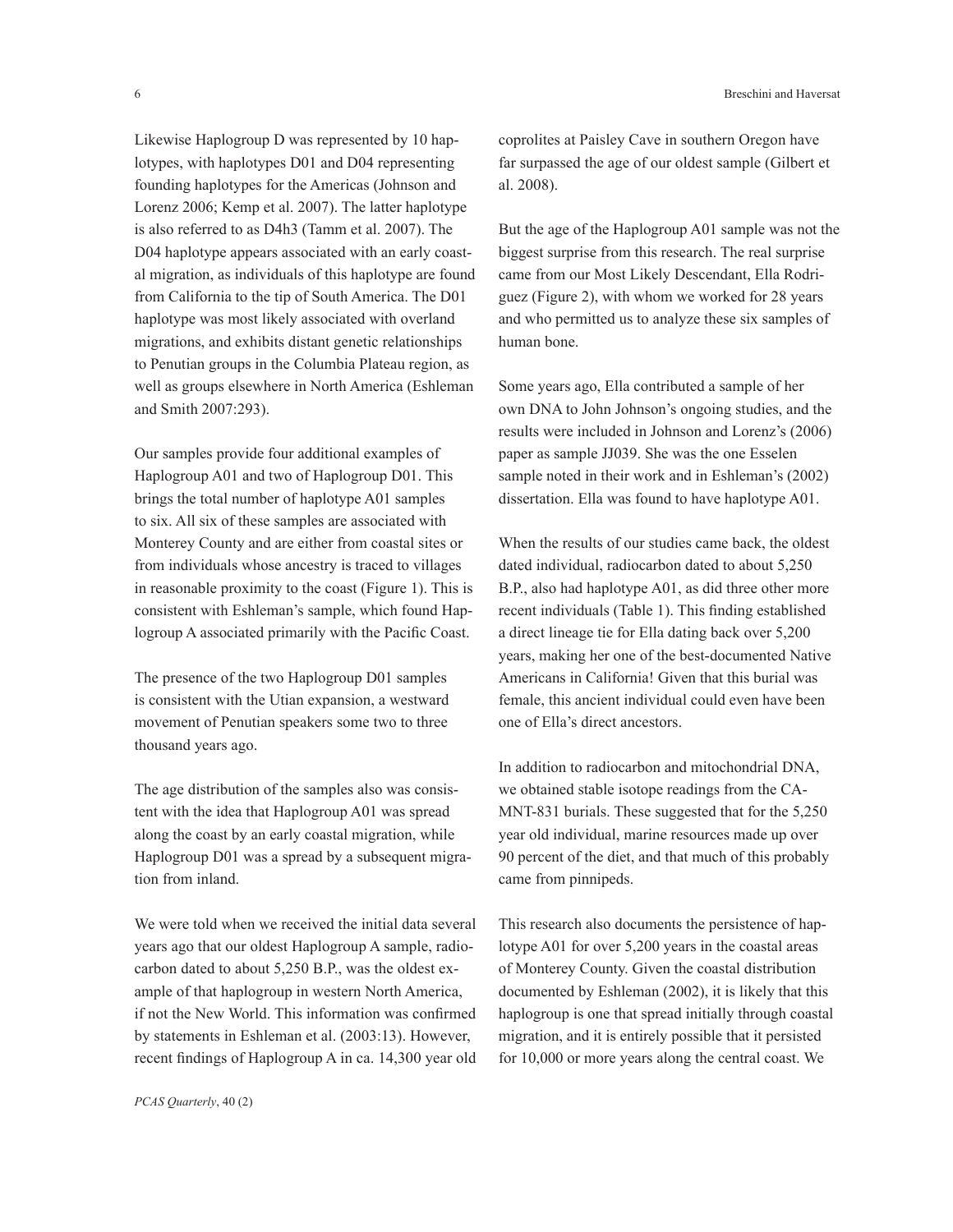have documented with this study that it persisted for at least 5,200 years in the Monterey Peninsula region.

It is also likely that the haplotype D01 identified from the recent burial at CA-MNT-831 represents a more recent terrestrial migration, possibly of Penutian speakers expanding from the Central Valley to the coast. This individual had a largely terrestrial orientation, with only about 10 percent of the diet coming from marine resources.

This information documents the importance of conducting, when possible, mitochondrial DNA studies in conjunction with both radiocarbon and stable isotope studies (Breschini and Haversat 2006, 2008). First, without precise age estimates, such as provided by radiocarbon dating, it can be difficult to determine the age of a burial. Second, the dietary inferences that can be tied to specific times in the prehistoric past can tell us a great deal about ancient subsistence and settlement patterns.

Ella died shortly after we received these results, but she was very gratified that these studies produced such important and useful information and that she had played a key role. She was an advocate of doing good archaeology and of gathering and preserving information on her ancestors to pass on to future generations. There was a time when some claimed she wasn't even an Indian, in order to push her out of monitoring jobs, but in the end Ella was vindicated by research that she herself made possible.

## **Future Research**

Some studies of Native American mitochondrial DNA are now including the complete mitochondrial genome (e.g., Tamm et al. 2007, Achilli et al. 2008, Fagundes et al. 2008), whereas the samples reported here analyzed only a small segment of the mitochondrial

genome. These complete mitochondrial genomes, of course, allow for a much more detailed examination of the mutations which have occurred.

Unfortunately, it is currently prohibitive to analyze the complete mitochondrial genome of ancient bone samples. Because of this, we are unable to compare our ancient sample from CA-MNT-831 with the more recent complete genome samples.

However, there are some important avenues for future research. John Johnson (personal communication, 2008) advises us that he has secured a DNA sample from another descendant who, like Ella, traces his ancestry to the ethnographic Esselen district of *Excelen* (Figure 1).

And while Ella has died, she has relatives with the same mitochondrial DNA, and we have contacted them about obtaining a DNA sample. It is possible that in a few months we will be able to add two complete mitochondrial genome samples from the Esselen to the growing worldwide database.

It is likely that more surprises are in store for us, and Ella would have loved to see them.

## **Acknowledgments**

We would like to express our gratitude to Ella Rodriguez for making this study possible. She wanted to learn about her ancestry and encouraged all the archaeologists she worked with to do better work. We would also like to thank John Johnson of the Santa Barbara Museum of Natural History for sharing his knowledge of the field and for his support in preparing this paper. John Romani commented on an earlier draft of this paper and provided details on the Palmdale mitochondrial DNA study.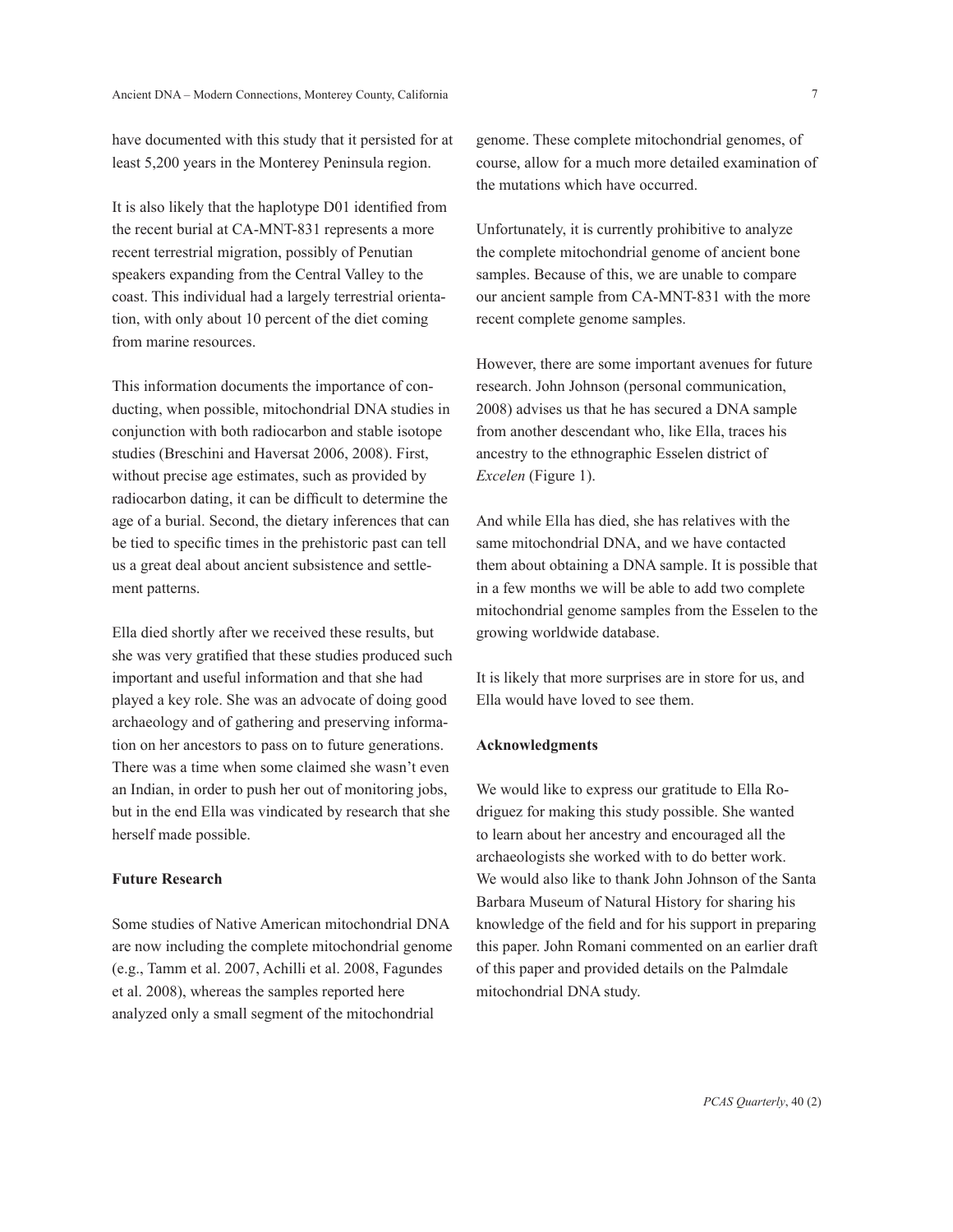8 Breschini and Haversat

#### **End Note**

The haplogroup designations are currently undergoing rapid change and refinement based on a number of recent complete mitochondrial genome studies. We have used the haplogroup designations provided to us in this paper, but caution the reader that it will be necessary to check for nomenclature changes.

# **References Cited**

- Achilli, Alessandro, Ugo A. Perego, Claudio M. Bravi, Michael D. Coble, Qing-Peng Kong, Scott R. Woodward, Antonio Salas, Antonio Torroni, and Hans-Jürgen Bandelt
- 2008 The Phylogeny of the Four Pan-American MtDNA Haplogroups: Implications for Evolutionary and Disease Studies. PLoS ONE 3(3): e1764. doi:10.1371/journal. pone.0001764.
- Breschini, Gary S. and Trudy Haversat
- 1992 Baseline Archaeological Studies at Rancho San Carlos, Carmel Valley, Monterey County, California. *Coyote Press Archives of California Prehistory* 36. Coyote Press, Salinas.
- 2002 Report on Archaeological Monitoring for a Portion of CA-MNT-831, Pacific Grove, Monterey County, California. MS on file at the Northwest Regional Information Center, Sonoma State University, Rohnert Park.
- 2004 *The Esselen Indians of the Big Sur Country: The Land and the People*. Coyote Press, Salinas.
- 2008 An Offramp on the Kelp Highway: Archaeological Investigations at CA-MNT-831, Pacific Grove, Monterey County, California. *Coyote Press Archives of California Prehistory* 55. Coyote Press, Salinas.

Eshleman, Jason A.

- 2006 Report on the DNA Analysis from Skeletal Remains from CA-MNT-831, Pacific Grove, Monterey County, California. Appendix 5 in An Offramp on the Kelp Highway: Archaeological Investigations at CA-MNT-831, Pacific Grove, Monterey County, California. *Coyote Press Archives of California Prehistory 55*. Coyote Press, Salinas.
- Eshleman, Jason A., Ripan S. Malhi, and David G. Smith
- 2003 Mitochondrial DNA Studies of Native Americans: Conceptions and Misconceptions of the Population History of the Americas. *Evolutionary Anthropology* 12:7-18. DOI 10.1002/ evan.10048.

## Eshleman, Jason A. and David G. Smith

- 2007 Prehistoric Mitochondrial DNA and Population Movements. *In California Prehistory: Colonization, Culture, and Complexity*, edited by Terry L. Jones and Kathryn Klar, pp. 291-298. Altamira Press, New York.
- Fagundes, Nelson J. R., Ricardo Kanitz, Roberta Eckert, Ana C. S. Valls, Mauricio R. Bogo, Francisco M. Salzano, David Glenn Smith, et al.
- 2008 Mitochondrial Population Genomics Supports a Single Pre-Clovis Origin with a Coastal Route for the Peopling of the Americas. *The American Journal of Human Genetics*. DOI:10.1016/j.ajhg.2007.11.013.
- Gilbert, M. Thomas P., Dennis L. Jenkins, Anders Götherstrom, Nuria Naveran, Juan J. Sanchez, Michael Hofreiter, Philip Francis Thomsen, et al.
- 2008 DNA from Pre-Clovis Human Coprolites in Oregon, North America. DOI: 10.1126/science.1154116.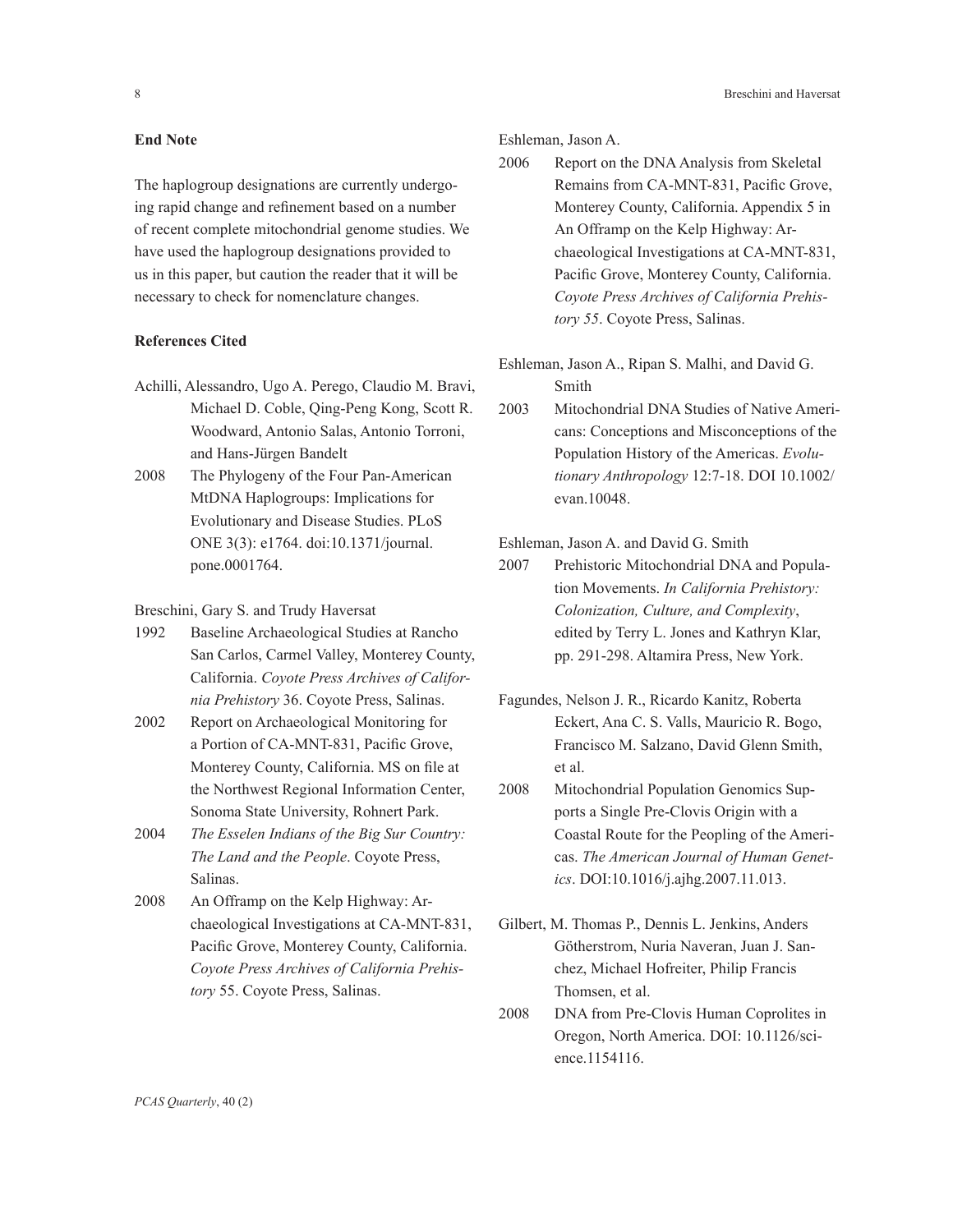Johnson, John R. and Joseph G. Lorenz

- 2006 Genetics, Linguistics, and Prehistoric Migrations: An Analysis of California Indian Mitochondrial DNA Lineages. *Journal of California and Great Basin Anthropology* 26(1):33-64.
- Kemp, Brian M., Ripan S. Malhi, John Mcdonough, Deborah A. Bolnick, Jason A. Eshleman, Olga Rickards, Cristina Martinez-Labarga, et al.
- 2007 Genetic Analysis of Early Holocene Skeletal Remains from Alaska and Its Implications for the Settlement of the Americas. *American Journal of Physical Anthropology* 132:605- 621.

Lorenz, J.F. and David G. Smith

1996 Distribution of Four Founding mtDNA Haplogroups Among Native North Americans. *American Journal of Physical Anthropology* 101:307-323.

O'Rourke, Judy

- 2005 DNA Links Ancient, Modern Indians. http:// www.scvhistory.com/scvhistory/sg052205 indians.htm.
- Tamm, Erika, Toomas Kivisild, Maere Reidla, Mait Metspalu, David Glenn Smith, Connie J. Mulligan, Claudio M. Bravi, et al.
- 2007 Beringian Standstill and Spread of Native American Founders. J PLoS ONE 2(9):e829. doi:10.1371/journal.pone.0000829.